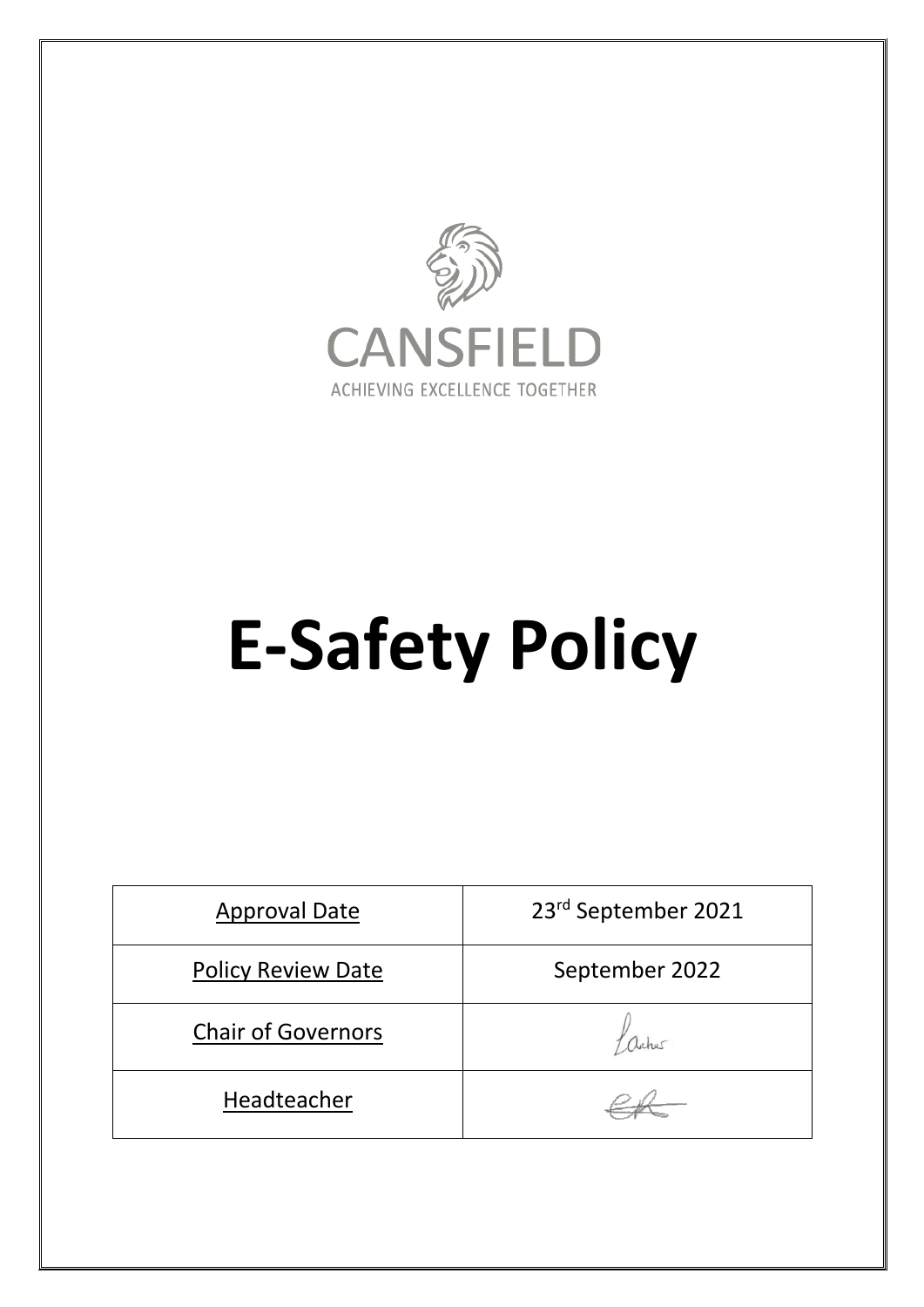# **1. Purpose**

All users need to be aware of the range of risks associated with the use of internet technologies and that some have a minimum age, usually 13 years.

Information and Communications Technology covers a wide range of resources including; web-based and mobile learning. It is also important to recognise the constant and fast paced evolution of ICT within our society as a whole. Currently the internet technologies children and young people are using both inside and outside of the classroom include:

- **Websites**
- Learning Platforms
- Email and Instant Messaging
- Chat Rooms and Social Networking
- Blogs and Wikis
- **Podcasting**
- Video Broadcasting / Streaming
- Music Downloading / Streaming
- Gaming
- Mobile / Smart phones with text, video and / or web functionality
- Tablets and other mobile devices with web functionality

At Cansfield, we understand the responsibility to educate our pupils on eSafety issues; teaching them the appropriate behaviours and critical thinking skills to enable them to remain both safe and legal when using the internet and related technologies, in and beyond the context of the classroom.

Schools hold personal data on learners, staff and other people to help them conduct their day to day activities. Some of this information is sensitive and could be used by another person or criminal organisation to cause harm or distress to an individual. The loss of sensitive information can result in media coverage, and potentially damage their reputation.

This policy is inclusive of both fixed and mobile internet; technologies provided by the school (such as PCs, laptops, smartphones, tablets, webcams, whiteboards, digital video equipment, etc) and technologies owned by pupils and staff, but brought onto school premises (such as laptops, mobile phones, smartphones and portable media players, etc 'Bring Your Own Device' (BYOD)).

#### **2. Who is the Policy for?**

Everybody in the school has a shared responsibility to secure any sensitive information used in their day to day professional duties and even staff not directly involved in data handling are made aware of the risks and threats and how to minimise them.

#### **3. Monitoring**

Authorised ICT staff may inspect any ICT equipment owned or leased by the school at any time without prior notice. ICT authorised staff may monitor, intercept, access, inspect, record and disclose telephone calls, files, emails, instant messaging, computer or internet / intranet use and any other electronic communications (data, voice or image) involving its employees or contractors, without consent, to the extent permitted by the law. This may be to confirm or obtain school business related information; to confirm or investigate compliance with school policies, standards and procedures; to ensure the effective operation of school ICT; for quality control or training purposes; to comply with a Subject Access Request under the Data Protection Act 2018, or to prevent or detect crime.

ICT authorised staff may, without prior notice, access the email or voicemail account where applicable, of someone who is absent in order to deal with any business-related issues retained on that account.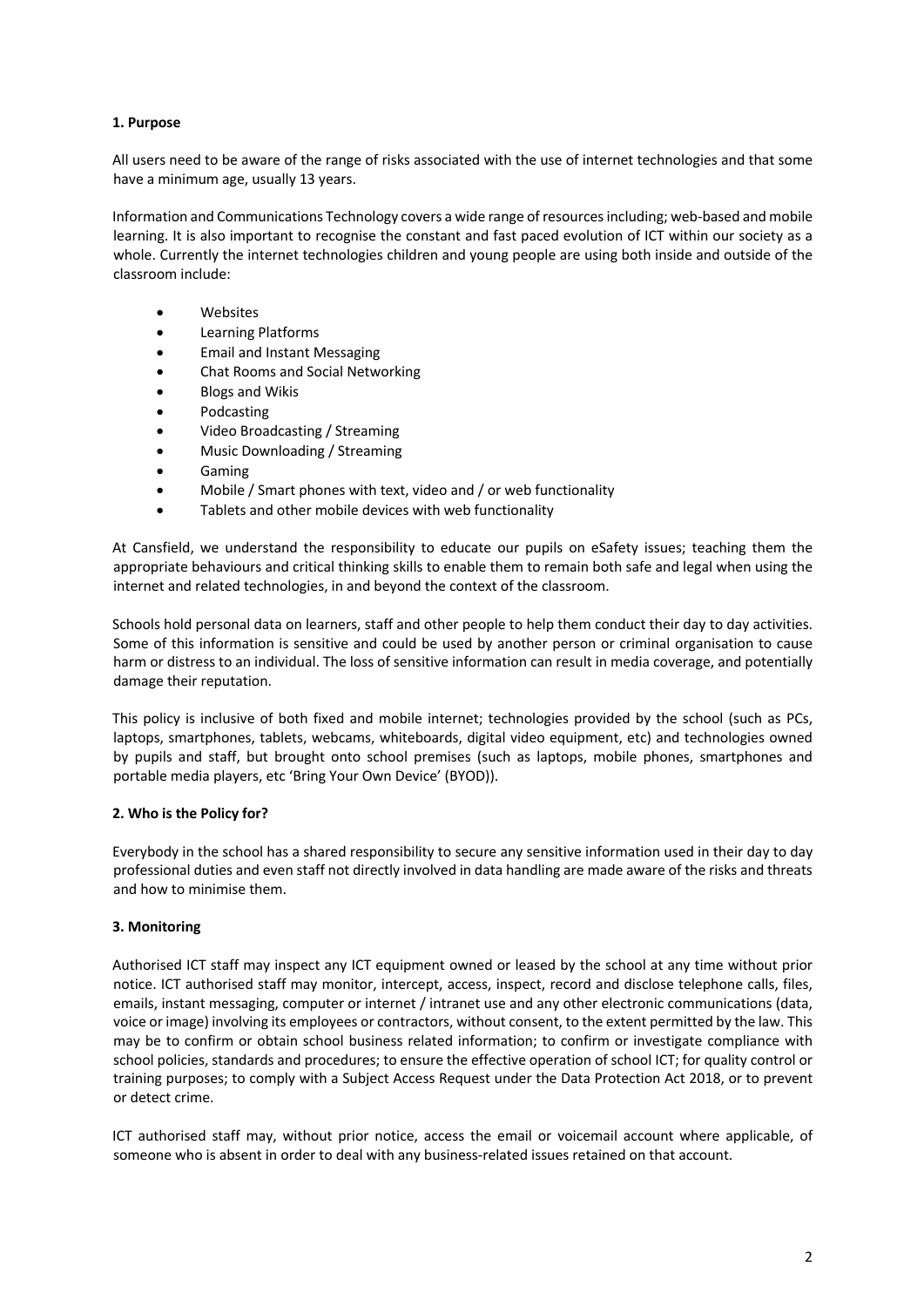All monitoring, surveillance or investigative activities are conducted by ICT authorised staff and comply with the Data Protection Act 2018, the Human Rights Act 1998, the Regulation of Investigatory Powers Act 2000 (RIPA) and the Lawful Business Practice Regulations 2000.

Please note that personal communications using school ICT may be unavoidably included in any business communications that are monitored, intercepted and / or recorded.

## **4. Breaches and Incident Reporting**

A breach or suspected breach of policy by an employee, contractor or pupil may result in the temporary or permanent withdrawal of school ICT hardware, software or services from the offending individual.

Any policy breach is grounds for disciplinary action in accordance with the school's disciplinary procedures. Policy breaches may also lead to criminal or civil proceedings. Any security breaches or attempts, loss of equipment and any unauthorised use or suspected misuse of ICT must be immediately reported to the eSafety Coordinator. Additionally, all security breaches, lost / stolen equipment or data (including passwords), virus notifications, unsolicited emails, misuse or unauthorised use of ICT and all other policy non-compliance must be reported to the eSafety Coordinator.

Please refer to the section below on Incident Reporting, eSafety Incident Log and Infringements.

# **5. Acceptable Use Policies**

AUPs for pupils, staff and Governors are included as appendices at the end of this document.

#### **6. Malware**

We use ESET DESlock+ encryption for workstations which may contain sensitive information, i.e. admin workstations where users may require more permissions for bespoke software. Teacher and pupil workstations do not store user information, when the user logs on their account it pulls a mandatory profile down from the server which they cannot save information to and when they log off it deletes profile from the workstation. ESET DESlock+ encrypts the whole harddisk and only the user who is authorised can load the operating system.

We also use ESET Anitvirus with Ransomware protection on all our workstations which monitors activity on workstations and removable devices.

All files downloaded from the internet or received via email must be checked for any viruses using school provided anti-virus software before using them. All portable items, e.g., portable hard drives / USB memory sticks are not permitted

Never interfere with any anti-virus software installed on school ICT equipment that you use. If your machine is not routinely connected to the school network, you must make provision for regular virus updates through IT services.

If you suspect there may be a virus on any school ICT equipment, stop using the equipment and contact the IT team immediately, who will advise you what actions to take and be responsible for advising others that need to know.

Never open an email attachment unless you are sure of its origin – even if it looks plausible. If in doubt: delete. Genuine emails can always be resent.

Signs of possible malware infection include:

- Browser pop-ups.
- Redirected home page or search pages (i.e. not what you are used to).
- Sudden, abnormally poor performance (although this may be caused by a number of factors).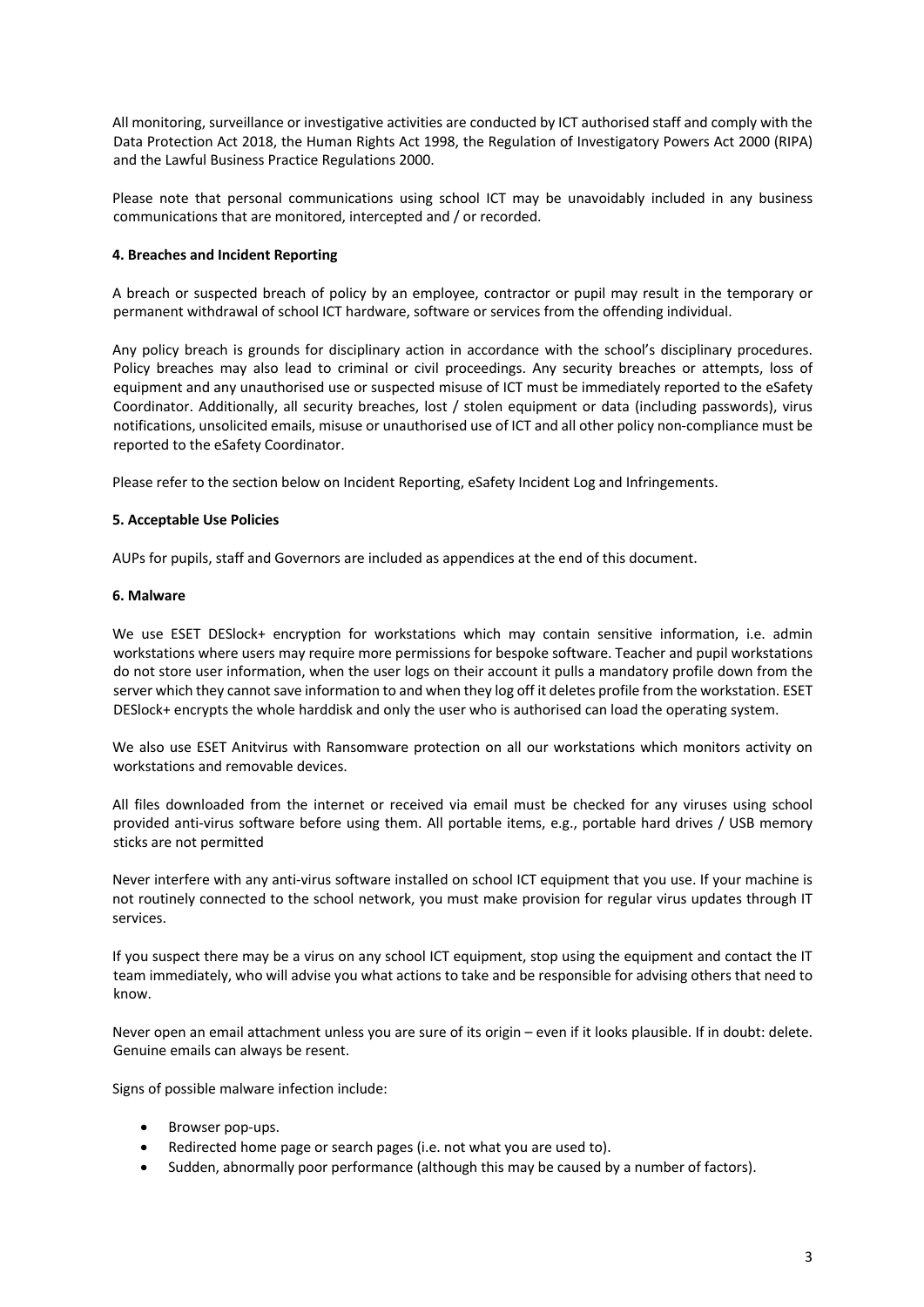• Alarming warnings from software you have not come across before.

If you are in doubt, speak to a colleague or member of the IT team.

In the event of a suspected virus or other malware infection, the following procedure should be followed:

- Immediately notify the IT Technician of the suspected incident.
- Switch off the equipment and, where practical, warn other users of the possible issue.
- Remove any writable, removable media from the machine and pass this to the IT Technician.

The IT Technician will then:

- Isolate the machine and removable media from the network.
- Run an updated, stand-alone virus removal tool on the suspected machine and media.
- Verify the state of virus protection on the main servers.
- Check the state of the infection on the suspect hardware and either:
	- o Return it to the network / user if virus removal has been successful.
	- $\circ$  Re-install / re-image / re-format the device if the removal cannot be confirmed.

#### **7. Email**

The use of email is an essential means of communication for both staff and pupils. In the context of school, email should not be considered private – Freedom of Information and Subject Access Requests may include email trails, for instance. Educationally, email can offer significant benefits, for instance direct written contact between schools on different projects, be they staff based or pupil based, within school or international. We recognise that pupils need to understand how to style an email in relation to their age and intended recipient.

#### **7.1 Managing Email**

The school may give all staff (and pupils) their own email account to use for all school business as a work based tool. This is to minimise the risk of receiving unsolicited or malicious emails and avoids the risk of personal profile information being revealed.

- It is the responsibility of each account holder to keep the password secure. For the safety and security of users and recipients, all mail is filtered and logged; if necessary email histories can be traced. The school email account should be the account that is used for all school business.
- Staff are forced to change their passwords every 90 days, their new password must be a minimum length of 8 characters with at least 1 number, uppercase and / or special character.
- Under no circumstances should staff contact pupils, parents or conduct any school business using personal email addresses. Staff should never use pupils' personal email addresses under any circumstances.
- All emails should be written and checked carefully before sending, in the same way as a letter written on headed paper.
- All pupil email users are expected to adhere to the generally accepted rules of etiquette particularly in relation to the use of appropriate language and not revealing any personal details about themselves or others in email communication, nor arrange to meet anyone without specific permission.
- Pupils must immediately tell a member of staff if they receive an offensive email.
- Staff must inform the eSafety Coordinator if they receive an offensive email.
- Pupils are introduced to email as part of the Computing Scheme of Work.
- However you access your school email (whether directly, through webmail when away from the office or on non-school hardware) all the school email policies apply.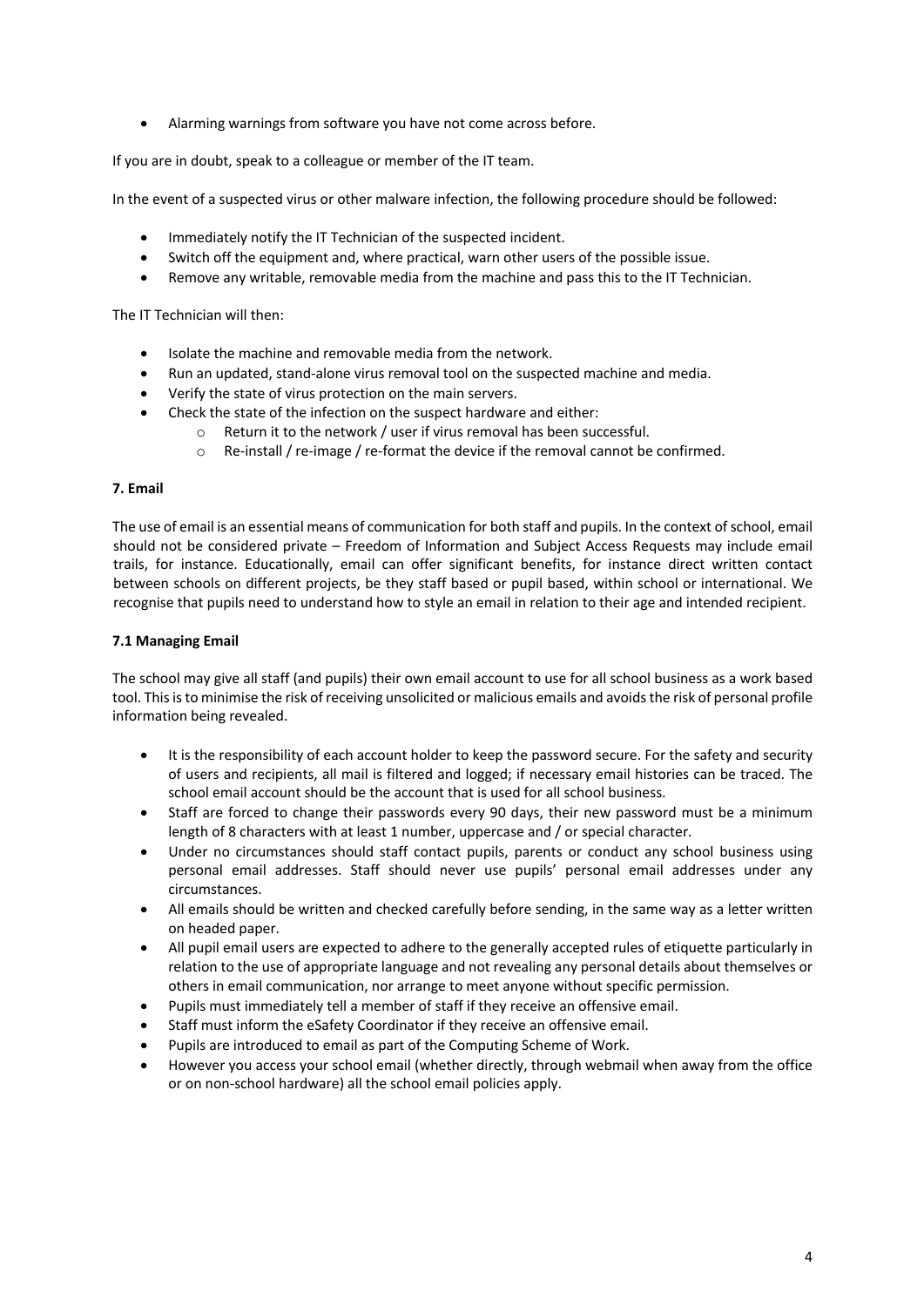# **7.2 Sending Emails**

- Email is an insecure medium. It should not be used for sending personally identifiable or sensitive information (i.e. anything classified as 'Protect' or 'Restricted' in accordance with the Data Protection Policy).
- If you need to send such information within your school, please store the information on the network and simply indicate to the recipient where the information may be found. If you need to send such information to another email domain, please check with the IT Technician for advice. Always check the recipient prior to sending.
- Use your own school email account so that you are clearly identified as the originator of a message.
- Keep the number and relevance of email recipients, particularly those being copied, to the minimum necessary and appropriate.
- Emails containing sensitive information must be encrypted, this can be achieved when composing an email by clicking on the 3 dots … next to where it states *discard* and select encrypt. The recipient will receive an email informing them that they have received an encrypted email. It will include instructions on how to open the email.
- Do not send or forward attachments unnecessarily. Whenever possible, send the location on a shared drive / online folder rather than sending attachments.
- School email is not for personal use and will no longer be available once you leave the school's employment.

# **7.3 Receiving Emails**

- Check your email regularly.
- Activate your 'out-of-office' notification when away for extended periods.
- Never open attachments or click on links from an untrusted source.
- If in doubt: delete.

#### **7.4 Retention of Emails**

The Cansfield Data Retention Policy applies to Exchange email, SharePoint sites, OneDrive accounts and Office 365 groups. Information is retained for 3 years after which point it is deleted, when content is subject to the Data Retention Policy, people can continue to edit and work with the content as if nothing's changed because the content is retained in place, in its original location. But if someone edits or deletes content that is subject to the policy, a copy is saved to a secure location where it is retained while the policy is in effect

#### **8. Roles and Responsibilities**

The Headteacher and Governors have ultimate responsibility to ensure that the policy and practices are embedded and monitored. The school have nominated a named eSafety Manager and an eSafety Coordinator (see below). There is also a nominated eSafety Governor. All members of the school community must be made aware of who holds this post. It is the role of the eSafety Coordinator to keep abreast of current issues and guidance through organisations such as the LA, CEOP (Child Exploitation and Online Protection) and Childnet.

Senior Management and Governors are updated by the eSafety Coordinator and all Governors have an understanding of the issues and strategies at the school in relation to local and national guidelines and advice.

This policy, supported by the school's acceptable use agreements for staff, Governors, visitors and pupils, is to protect the interests and safety of the whole community.

Key staff responsibilities:

| Role                | <b>Staff member</b> |
|---------------------|---------------------|
| eSafety Coordinator | Mr P Swain          |
| eSafety Manager     | Mrs D Sutch         |
| IT Technician       | Mr P Dwyer          |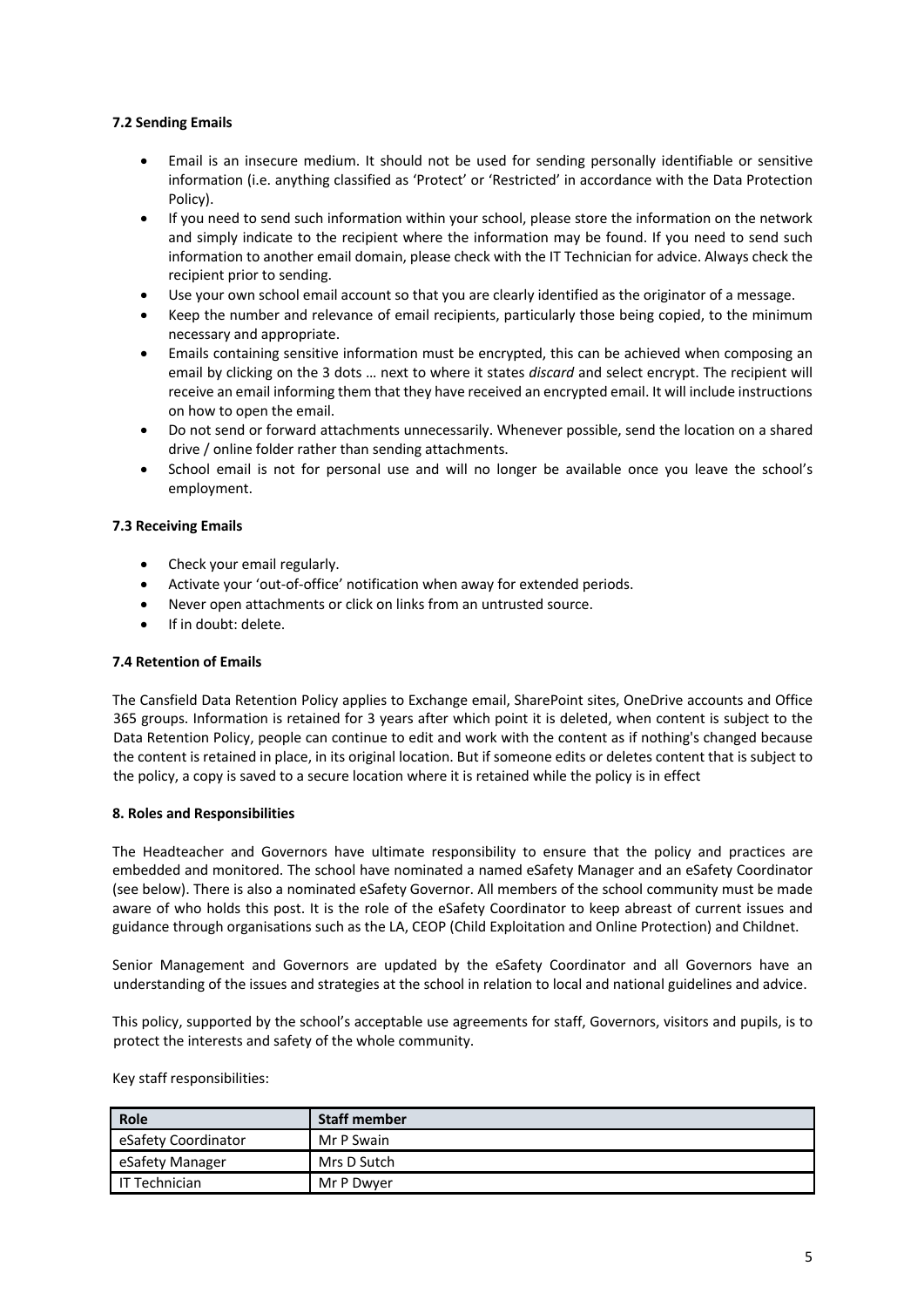# **9. eSafety Skills Development for Staff**

- Staff must receive regular information and training on eSafety issues in the form of INSET training and updates, together with this eSafety Policy.
- New staff receive information on the school's acceptable use policy as part of their induction.
- All staff have been made aware of individual responsibilities relating to the safeguarding of children within the context of eSafety and know what to do in the event of misuse of technology by any member of the school community.
- All staff are encouraged to incorporate eSafety activities and awareness within their curriculum areas.

# **10. Managing the School eSafety Messages**

- Endeavour to embed eSafety messages across the curriculum whenever the internet and / or related technologies are used.
- The eSafety policy should be introduced to the pupils at the start of each school year.

# **11. Incident Reporting, eSafety Incident Log and Infringements**

Any security breaches or attempts, loss of equipment and any unauthorised use or suspected misuse of ICT must be immediately reported to the school's eSafety Coordinator. Additionally, all security breaches, lost / stolen equipment or data, virus notifications, unsolicited emails, misuse or unauthorised use of ICT and all other policy non-compliance must also be reported.

# **11.1 eSafety Incident Log**

Any incidents should be reported to and recorded by the eSafety Coordinator in the eSafety log, stored securely in a documented location on the school's network – the layout of which is presented below:

| Date &<br><b>Time</b> | Name of pupil<br>or staff<br>member | Gender | Room and<br>computer or<br>device<br>identifier | <b>Details of incident</b><br>(including evidence) | <b>Actions and reasons</b> |
|-----------------------|-------------------------------------|--------|-------------------------------------------------|----------------------------------------------------|----------------------------|
|                       |                                     |        |                                                 |                                                    |                            |
|                       |                                     |        |                                                 |                                                    |                            |

#### **12. Misuse and Infringements**

#### **12.1 Complaints**

Complaints and / or issues relating to eSafety should be made to the eSafety Coordinator. Incidents should be logged and the flowchart (see below) should be followed.

#### **12.2 Inappropriate Material**

- All users are aware of the procedures for reporting accidental access to inappropriate materials. The breach must be immediately reported to the eSafety Coordinator.
- Deliberate access to inappropriate materials by any user will lead to the incident being logged by the eSafety Coordinator, depending on the seriousness of the offence; investigation by the Headteacher, immediate suspension, possibly leading to dismissal and involvement of police for very serious offences (see below).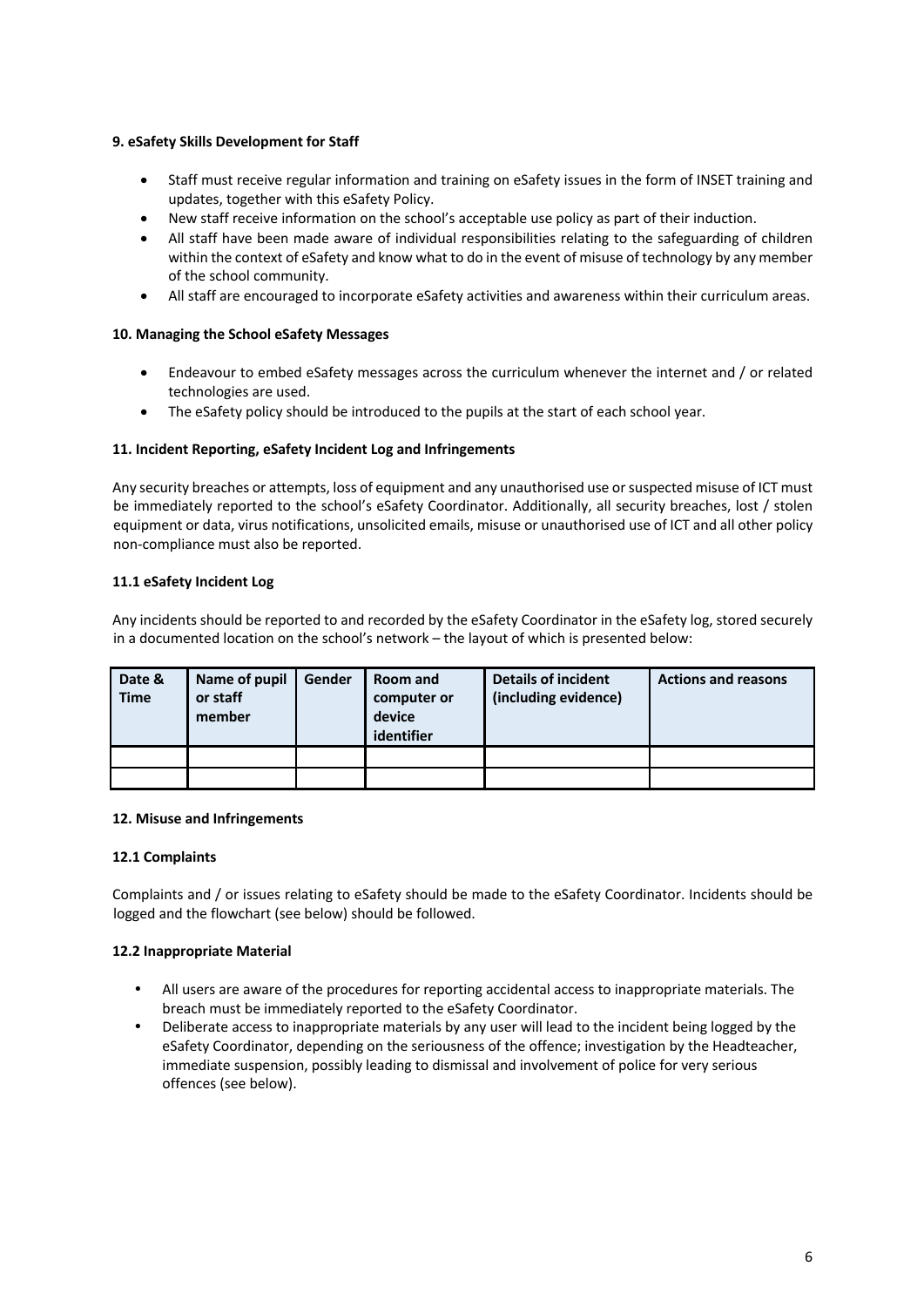#### **12.3 Flowchart for Managing an eSafety Incident**



## **13. Internet Access**

The internet is an open communication medium, available to all, at all times. Anyone can view information, send messages, discuss ideas and publish material which makes it both an invaluable resource for education, business and social interaction, as well as a potential risk to young and vulnerable people.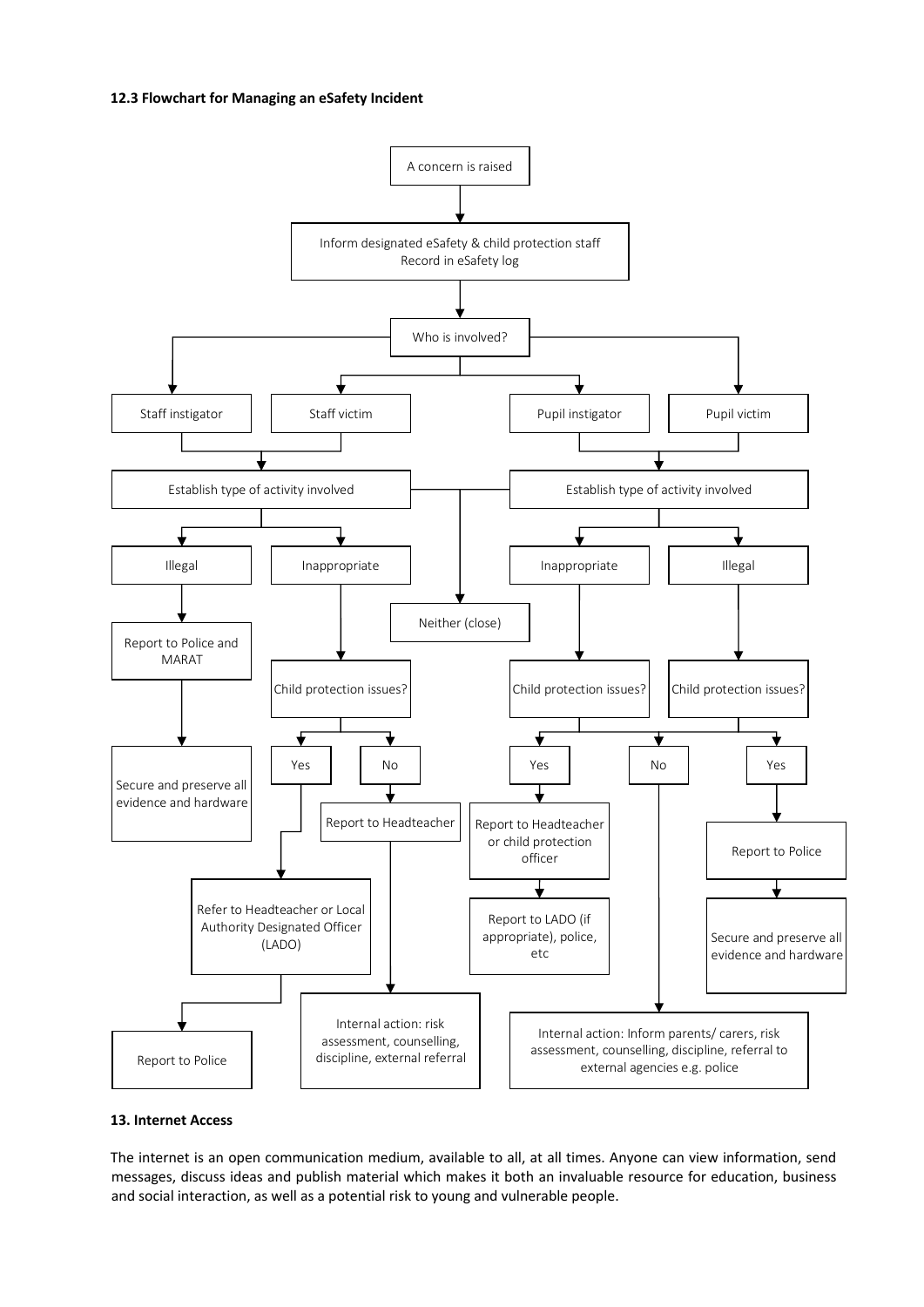# **13.1 Managing the Internet**

- The school will provide pupils and staff with supervised access to internet resources (where reasonable) through the school's fixed and mobile internet connectivity.
- Staff must preview any recommended sites or online systems before use.
- All users must observe software copyright at all times. It is illegal to copy or distribute school software or software from other sources.
- All users must observe copyright of materials from electronic resources information made available online cannot be assumed copyright free.

## **13.2 Internet Use**

- You must not post personal, sensitive, confidential or classified information or disseminate such information in any way that may compromise the intended restricted audience.
- Do not reveal names of colleagues, pupils or others, or any other confidential information acquired through your job on any social networking site or other online system.
- Online gambling or gaming is not permitted.
- Please check with the eSafety Manager before downloading apps for use in school, by staff, pupils or parents so that compliance with GDPR and the Data Protection Act 2018 can be checked.

# **13.3. Prevent Duty**

Guidance on the Counter-Terrorism and Security Act 2015 – to have due regard to the need to prevent people from being drawn into terrorism (a.k.a. 'Prevent') – explicitly states that: 'Specified authorities will be expected to ensure children are safe from terrorist and extremist material when accessing the internet in school, including by establishing appropriate levels of filtering.'

While this duty does not confer new functions on any specified authority (i.e. Cansfield), 'the term 'due regard' as used in the Act means that the authorities should place an appropriate amount of weight on the need to prevent people being drawn into terrorism when they consider all the other factors relevant to how they carry out their usual functions'. Hence there is an expectation to pay specific attention to the filtering of sites which could be seen as likely to draw young people into terrorism, or to extremist ideologies.

Where a pupil is found to be accessing such material without legitimate purpose (e.g. as part of a Citizenship assignment), it should be treated as a safeguarding issue.

#### **13.4 Social Media (and other 'Web 2.0' Technology)**

Online technology, including social networking sites, if used responsibly both outside and within an educational context can provide easy to use, creative, collaborative and free facilities. However, it is important to recognise that there are issues regarding the appropriateness of some content, contact, culture and commercialism. To this end, we encourage our pupils to think carefully about the way that information can be added and removed by all users, including themselves, from these sites.

# **13.5 Pupils**

- All pupils are advised to be cautious about the information given by others on sites, for example users not being who they say they are.
- Pupils are taught to avoid placing images of themselves (or details within images that could give background details) on such sites and to consider the appropriateness of any images they post due to the difficulty of removing an image once online.
- Pupils are always reminded to avoid giving out personal details on such sites which may identify them or where they are (full name, address, mobile / home phone numbers, school details, IM / email address, specific hobbies / interests).
- Our pupils are advised to set and maintain profiles on such sites to maximum privacy and deny access to unknown individuals.
- Pupils are encouraged to be wary about publishing specific and detailed private thoughts online.
- Our pupils are asked to report anything which causes them concern (e.g. incidents of bullying, inappropriate requests for contact) to the school or a trusted adult.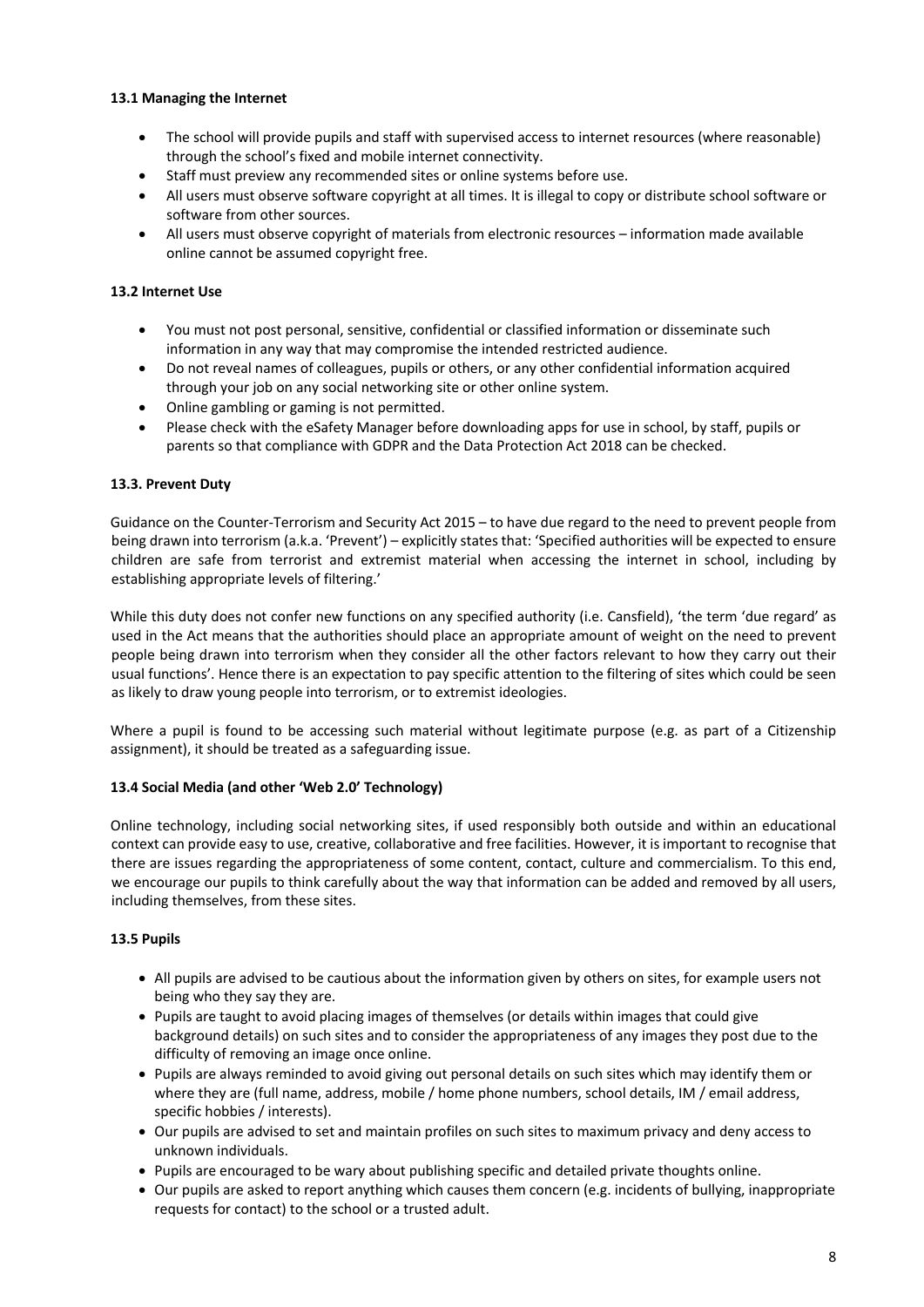- Pupils must not use public social media for school business without the knowledge of the eSafety Coordinator.
- Cyberbullying (along with all forms of bullying) will not be tolerated in school.
- There will be clear procedures in place to support anyone affected by cyberbullying.
- All incidents of cyberbullying reported to the school will be recorded.
- There are procedures in place to investigate incidents or allegations of cyberbullying.
- Pupils, staff and parents / carers will be advised to keep a record of the bullying as evidence.
- The school will take steps to identify the bully, where appropriate, such as examining system logs, identifying and interviewing possible witnesses, and contacting the service provider and the police, if necessary.
- Sanctions for those involved in cyberbullying may include:
	- o The bully will be asked to remove any material deemed to be inappropriate or offensive.
	- o A service provider may be contacted to remove content.
	- o Internet access may be suspended at school for the user for a period of time.
	- o Parent / carers may be informed.
	- o The Police will be contacted if a criminal offence is suspected.

# **13.6 Staff**

Staff should be aware of the Data Protection Act 2018 and implications redarding GDPR when considering creating blogs, wikis or other online systems in order to communicate with pupils and are advised to check with the eSafety Manager. We do not permit any use of Facebook or other social media sites to engage with pupils for social purposes but may allow access to such sites by individual approval and agreement with the eSafety Coordinator (with controls introduced to minimise opportunity for abuse) for educational purposes (within the terms set out by the site which may prohibit such use).

- Do not talk about your professional role in any capacity when using social media.
- The eSafety Coordinator must be informed of any blogs created or endorsed by members of staff for use with pupils. These blogs must either require passwords or moderation before posts can be added.
- Staff must ensure that all posts made on social networking sites, whether inside or outside of the school, reflect the high professional standards expected by Cansfield High School.
- Staff must not use social networking sites as a forum to make derogatory comments which could bring the school into disrepute, including comments about members of the school community.
- Staff are expected to demonstrate honesty and integrity and uphold public trust and confidence in respect of anything placed on social networking websites.
- Staff must ensure that any content shared on any social networking website, at any time, would be deemed as appropriate. Staff are personally responsible for ensuring that any privacy settings meet this requirement.
- Staff must ensure appropriate language is used at all times for any comments placed on social networking sites.
- Staff must ensure that any communication and / or images, at any time, could not be deemed as defamatory or in breach of any relevant legislation.
- Friend requests (or equivalent) from pupils must be declined.
- Staff must not establish contact with pupils through their personal social networking sites, or any other means of electronic communication (including personal email or telephone). All contact with pupils must be directly concerned with the pupils' education.
- Staff should refrain from contacting former pupils via personal email or social media.
- Staff should exercise caution in the use of social media where their 'digital social circle' (i.e. friends, followers, etc) may include other members of the school community, particularly parents. Be aware that this may lead to indirect communication with pupils – it may be prudent to 'unfriend' such individuals or at least inform a line manager via email of any such connections.
- Staff must not publish photographs, videos or any other types of image of pupils or their families on personal social networking accounts, or school accounts where permission for publication of images has not been granted.

## **13.7 Parental Involvement**

We believe that it is essential for parents / carers to be fully involved with promoting eSafety both in and outside of school and also to be aware of their responsibilities. We regularly consult and discuss eSafety with parents / carers and seek to promote a wide understanding of the benefits related to ICT and associated risks.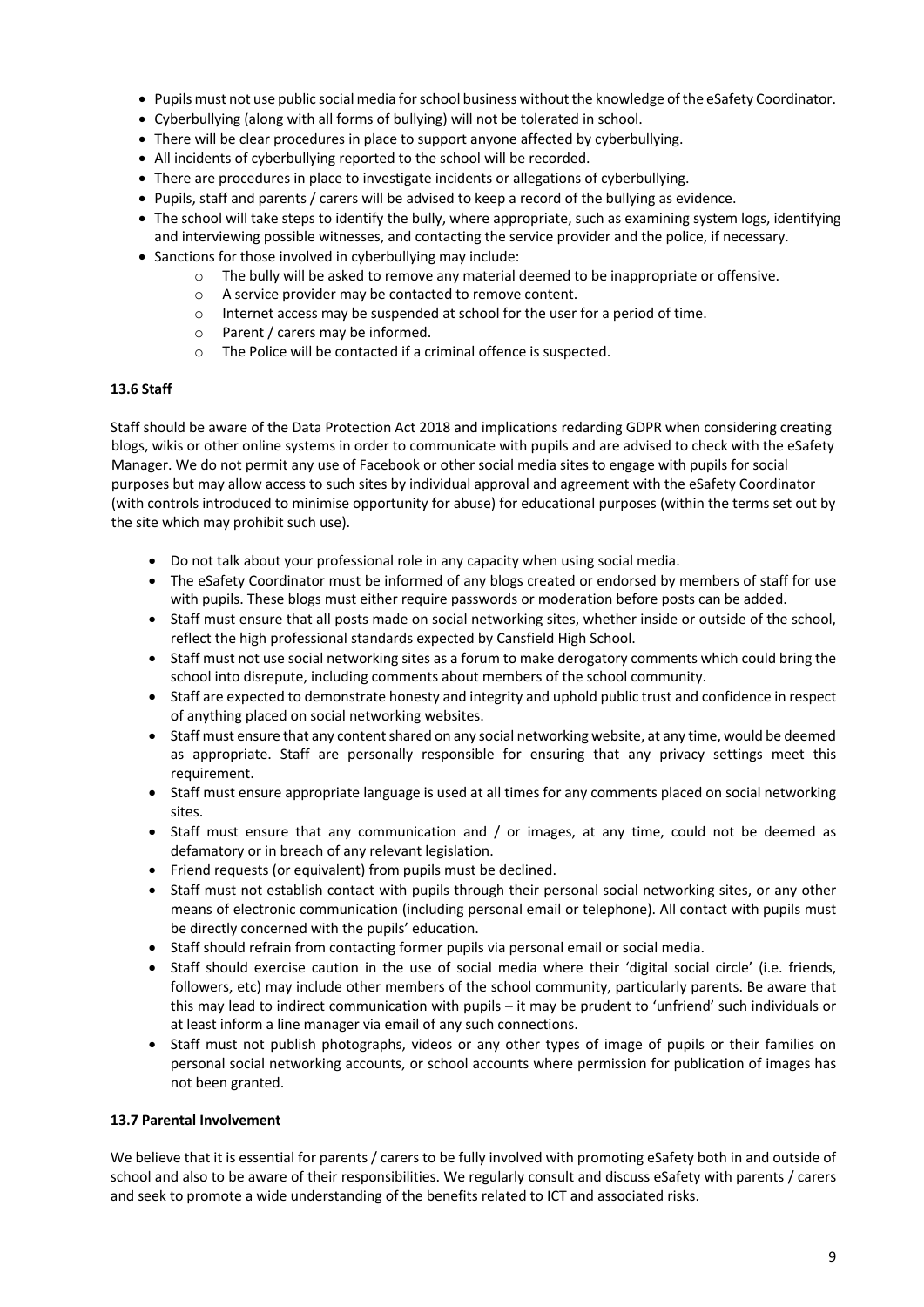Parents / carers are asked to read through and sign acceptable use agreements on behalf of their child on admission to school; they are required to make a decision as to whether they consent to images of their child being taken / used in the public domain (e.g. on school website). The school disseminates information to parents relating to eSafety where appropriate in the form of:

- Information evenings
- Website postings
- Email
- **Twitter**
- Letters

# **14. ICT Equipment including Portable and Mobile Equipment and Removable Media**

# **14.1 School owned ICT equipment**

- As a user of IT, you are responsible for any activity undertaken on the school's ICT equipment provided to you.
- The school logs IT equipment issued to staff and record serial numbers as part of the school's asset register.
- Personal or sensitive data must not be stored on the local drives of desktop PCs. If it is necessary to do so the local drive must be encrypted.
- A time locking screensaver is applied to all machines. Please lock your machine when you move away from it – even momentarily.
- Privately owned ICT equipment may only be connected to the Wi-Fi network contact the IT Technician for further guidance.
- On termination of employment, resignation or transfer, return all IT equipment to your line manager. You must also notify the IT Technician so that accounts can be disabled.
- All IT equipment allocated to staff must be authorised by the appropriate line manager.

Authorising Managers are responsible for:

- Liaising with the IT Technician to ensure compatibility.
- Maintaining control of the allocation and transfer within their area.
- Recovering and returning equipment when no longer needed.
- All redundant ICT equipment is disposed of in accordance with Waste Electrical and Electronic Equipment (WEEE) directive and Data Protection Act (DPA) 2018.

# **14.2 Portable and Mobile ICT Equipment**

This section covers such items as laptops, mobile phones, tablets and removable data storage devices. Please refer to the Data Protection Policy when considering storing or transferring personal or sensitive data.

- All activities carried out on school systems and hardware will be monitored in accordance with the general policy.
- Ensure portable and mobile IT equipment is made available as necessary for anti-virus updates and software installations, patches or upgrades.
- The installation of any applications or software packages must be authorised by the IT Technician, fully licensed and only carried out by the IT Technician.
- In areas where there are likely to be members of the general public, portable or mobile IT equipment must not be left unattended and, wherever possible, must be kept out of sight.
- Portable equipment must be transported in its protective case if supplied.

#### **14.2.1 Mobile Technologies**

Many emerging technologies offer new opportunities for teaching and learning including a move towards personalised learning and 1:1 device ownership for pupils. Many existing mobile technologies such as portable media players, PDAs, gaming devices, mobile and smartphones are familiar to children outside of school too. They often provide a collaborative, well-known device with possible internet access and thus open up risk and misuse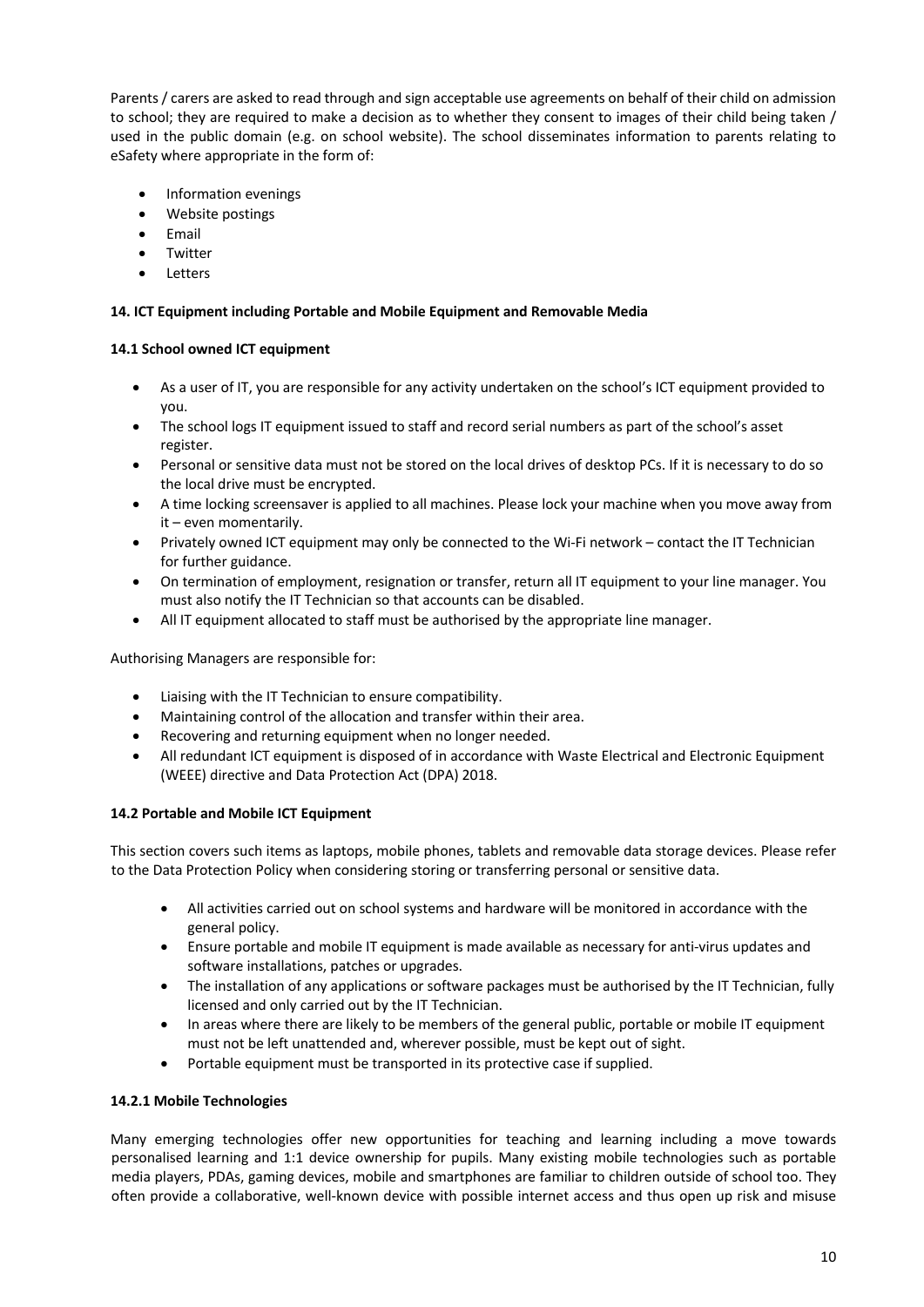associated with communication and internet use. Emerging technologies will be examined for educational benefit and the risk assessed before use in school is allowed.

# **14.2.2 Bring Your Own Device (BYOD)**

- The school allows staff to bring in personal mobile phones and devices for their own use.
- Pupils are allowed to bring personal mobile devices / phones to the school but must not use them for personal purposes within lesson time.
- It is the responsibility of the device owner to ensure the device is suitably charged and in good working order.
- Where devices are required for lessons, the school will make devices available for loan as an alternative to BYOD.
- The school is not responsible for the loss, damage or theft of any personal mobile device.
- The sending of inappropriate communication between any members of the school community is not allowed.
- Permission must be sought before any video, image or sound recordings are made on these devices of any member of the school community.
- Users bringing personal devices into school must ensure there is no inappropriate or illegal content on the device.
- Devices used in lessons must be connected to the school's own filtered Wi-Fi in such a way that the user of the device may be identified so that appropriate filtering policy may be applied and monitored. The school cannot be responsible for websites or services accessed through other forms of mobile internet access (e.g. 3G / 4G connections).
- Mobile internet sharing / hotspots should be disabled as they can interfere with the school's own Wi-Fi connection.

# **14.2.3 Pupil Use of Mobile Phones**

Mobile phones and other personal devices such as tablets, smartphones, etc. are considered to be an everyday item in today's society and pupils and staff may own and use such devices to regularly get online. Mobile phones and other internet enabled devices can be used to communicate in a variety of ways with texting, camera phones and internet access all common features. Mobile phones can present a number of problems when not used appropriately:

- Their use can render pupils or staff subject to cyberbullying.
- Mobile phones with integrated cameras could lead to child protection, bullying and data protection issues with regard to inappropriate capture, use or distribution of images of pupils or staff.
- Internet access on phones and personal devices can allow pupils to bypass school security settings and filtering.
- They can undermine classroom discipline as they can be used on 'silent' mode.
- They are valuable items which may be stolen or damaged.

Due to the widespread use of personal devices it is essential that pupil use of mobile phones does not impede teaching, learning and good order in classrooms. Staff are given clear boundaries on professional and classroom use.

- The sending of abusive or inappropriate messages or content via mobile phones or personal devices is forbidden by any member of the school community and any breaches will be dealt with as part of the school's Behaviour Policy.
- School staff may confiscate a phone or device if they believe it is being used to contravene the schools' Behaviour Policy and Anti-Bullying Policy. The phone or device might be searched by a member of the Senior Leadership Team with the consent of the pupil or parent / carer. If there is suspicion that the material on the mobile may provide evidence relating to a criminal offence the phone will be handed over to the police for further investigation.
- Mobile phones and personal devices will only be used at break and lunchtime in the canteen or drop-in area for each year group.
- They should be switched off at all times outside agreed 'phone zones'.
- The Bluetooth function of a mobile phone should be switched off at all times and not be used to send images or files to other mobile phones.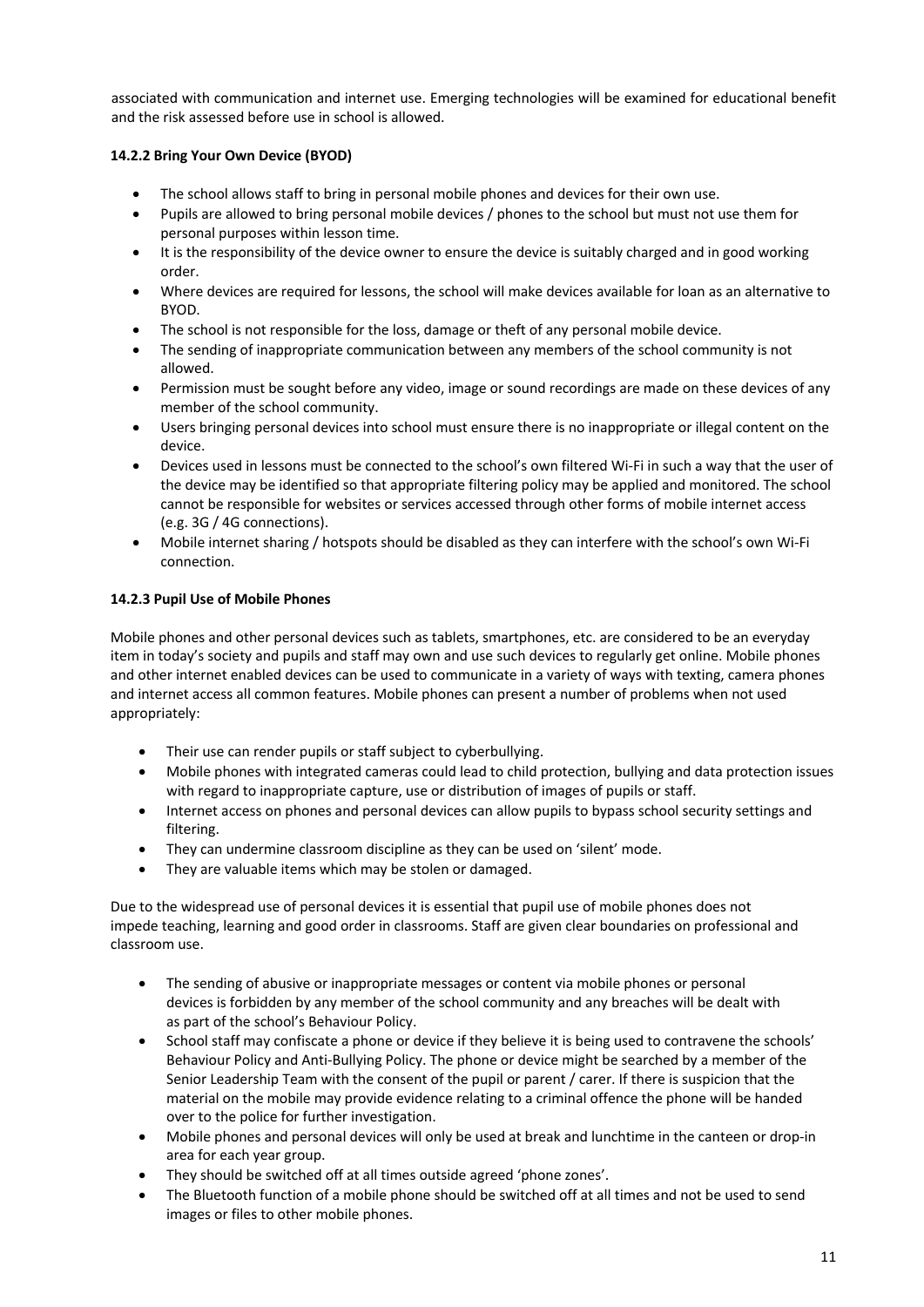- Electronic devices of all kinds that are brought in to school are the responsibility of the user. The school accepts no responsibility for the loss, theft or damage of such items. Nor will the school accept responsibility for any adverse health effects caused by any such devices either potential or actual.
- Mobile phones and personal devices are not permitted to be used in certain areas within the school site such as changing rooms, toilets and swimming pools.

# **14.2.4 School Provided Mobile Devices (including Phones)**

- Mobile Device Management software should be installed onto all school owned portable devices for management and monitoring.
- The sending of inappropriate communication between any members of the school community is not allowed.
- Permission must be sought before any video, image or sound recordings are made on the devices of any member of the school community.
- Where the school provides mobile technologies such as phones, laptops and PDAs for offsite visits and trips, only these devices should be used.

#### **15. Systems Access**

- You are responsible for all activity on school systems carried out under any access/account rights assigned to you, whether accessed via school IT equipment or your own hardware.
- All access to IT systems and the internet must be via approved systems which provide appropriate management, filtering and security.
- Do not allow any unauthorised person to use school IT facilities and services that have been provided to you.
- Ensure that you logoff from the PC completely when you are going to be away from the computer for a longer period of time.
- Do not introduce or propagate viruses.
- It is imperative that you do not access, load, store, post or send from school ICT any material that is, or may be considered to be, illegal, offensive, libellous, pornographic, obscene, defamatory, intimidating, misleading or disruptive to the school or may bring the school in to disrepute. This includes, but is not limited to, jokes, chain letters, files, emails, clips or images that are not part of the school's business activities; sexual comments or images, nudity, racial slurs, gender specific comments, or anything that would offend someone on the basis of their age, sexual orientation, religious or political beliefs, national origin, or disability (in accordance with the Sex Discrimination Act, the Race Relations Act and the Disability Discrimination Act).

#### **16. Telephone Services**

- You may make or receive personal telephone calls provided:
	- $\circ$  They are infrequent, kept as brief as possible and do not cause annoyance to others.
	- o They are not for profit or to premium rate services.
	- o They conform to this and other relevant school policies.
- School telephones are provided specifically for school business purposes and personal usage is a privilege that will be withdrawn if abused.
- Ensure that your incoming telephone calls can be handled at all times.

## **17. Mobile Phones and other School Provided Portable Devices**

- You are responsible for the security of your school mobile phone or device.
- Report the loss or theft of any school mobile phone or device immediately the school remains responsible for all call costs until the phone is reported lost or stolen.
- You must read and understand the user instructions and safety points relating to the use of your school mobile phone prior to using it.
- School SIM cards must only be used in school provided mobile phones.
- School mobile phones may be barred from calling premium rate numbers and any numbers outside of the UK.
- You must not send text messages to premium rate services.
- You must reimburse the school for the cost of any personal use of your school mobile phone. This includes call charges incurred for incoming calls whilst abroad.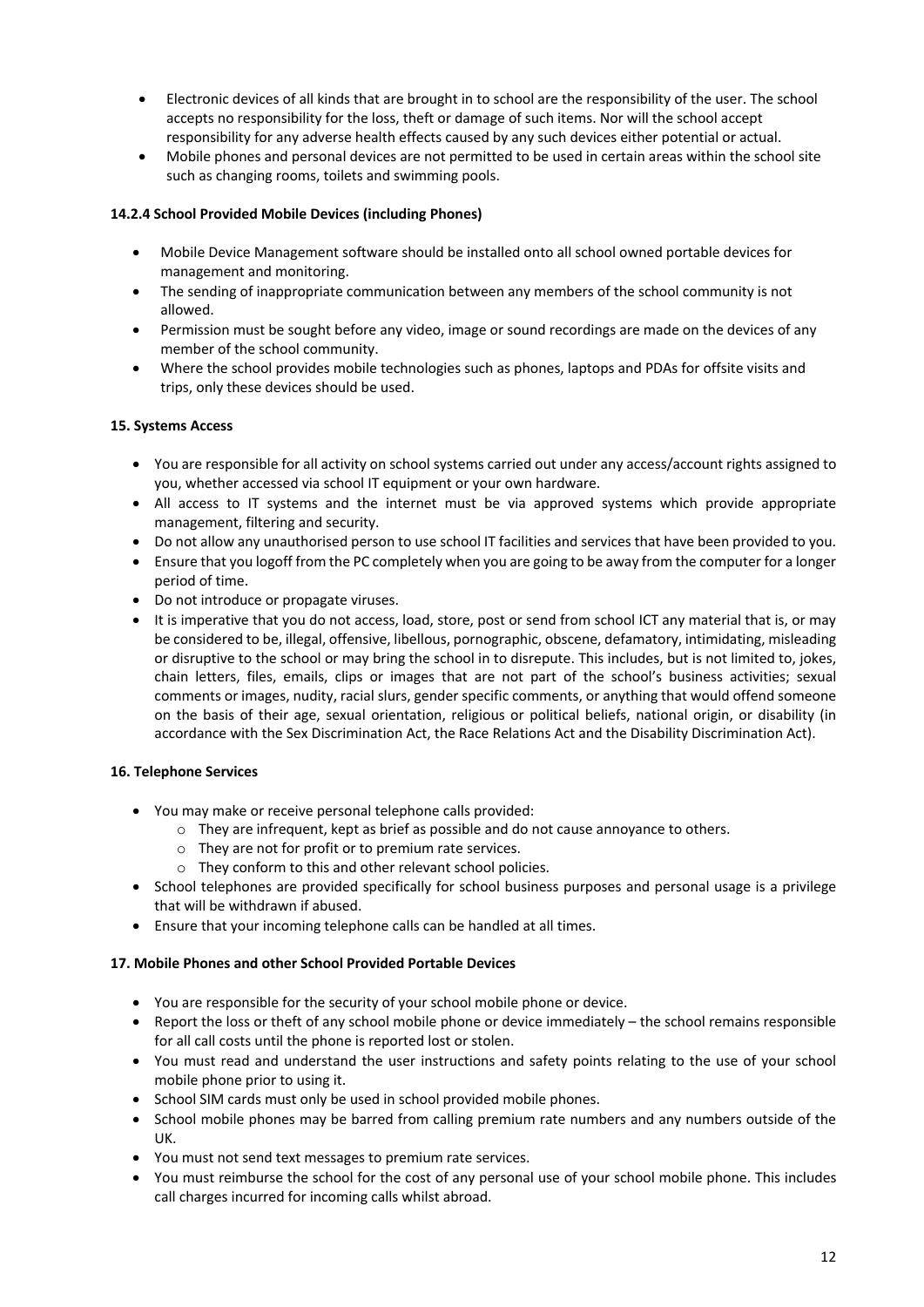# **18. Infrastructure**

- School has a network and device monitoring solution called Impero Education Pro, with keyword detection, real-time monitoring, access management, and activity logs and incident handling, which helps teachers and school administrators keep pupils safe.
- Fixed internet access is controlled via the Smoothwall UTM1000 Device, which provides web filtering plus firewall protection with real-time monitoring to keep our network, staff and pupils safe.
- BYOD internet access in controlled through an onsite web filter note that the filtering rules of these two systems may not precisely coincide.
- Staff and pupils are aware that school-based computer and internet activity can be monitored and explored further if required.
- If staff or pupils discover an unsuitable site, the screen must be switched off / closed and the incident reported immediately to the eSafety Coordinator or teacher as appropriate.
- It is the responsibility of the school, by delegation to the Network Manager, to ensure that anti-virus protection is installed and kept up to date on all school machines.
- Pupils and staff using personal removable media are responsible for measures to protect against viruses, for example making sure that additional systems used have up-to-date virus protection software. It is not the school's responsibility, nor the IT Technician's, to install or maintain virus protection on personal systems. Windows 10 comes with in-built security 'Windows Defender'.
- Pupils and staff are not permitted to download programs or files on school-based technologies without seeking prior permission from the Network Manager.
- If there are any issues related to viruses or anti-virus software, the IT team should be informed immediately.
- If you require a site that is normally blocked to pupils open in an IT suite or on mobile internet devices this must be raised with the IT Technician in a timely manner (i.e. with at least 24 hours' notice).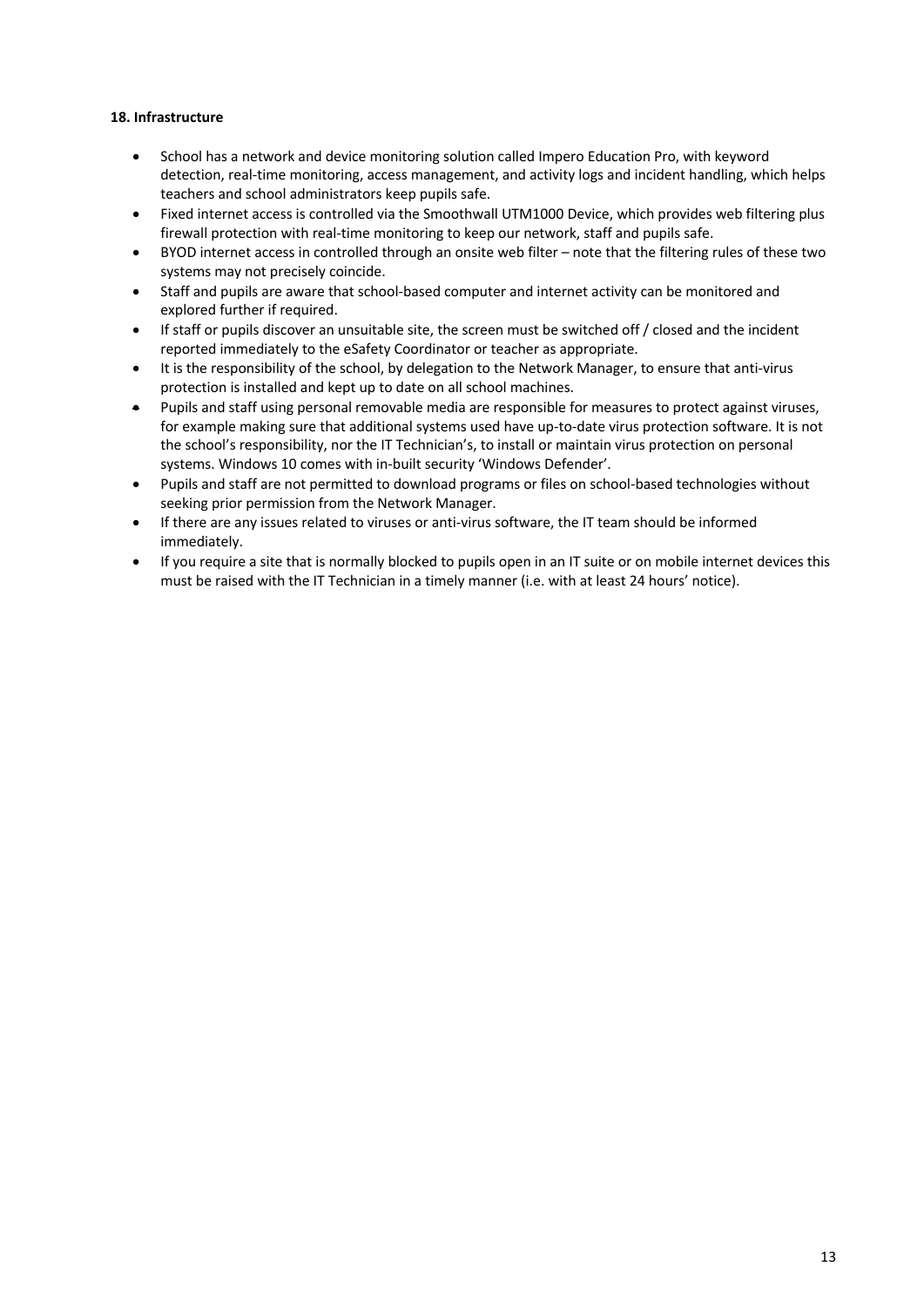# **19. Appendix 1: Acceptable Use Agreement: Pupils**

- I will only use ICT systems in the school, including the internet, email, digital video, mobile technologies, etc. for school purposes.
- I will not download or install software on school equipment without approval from the IT Technician.
- I will only log on to the school network or other areas or platforms with my own user name and password.
- I will follow the school's ICT security system, password recommendations and not reveal my passwords to anyone and change them as required.
- I will make sure that all ICT communications with pupils, staff or others is responsible and sensible.
- I will be responsible for my behaviour when using the Internet. This includes resources I access and the language I use.
- I will not deliberately browse, download, upload or forward material that could be considered offensive or illegal. If I accidentally come across any such material I will report it immediately to a member of staff.
- I will not give out any personal information such as name, phone number or address. I will not arrange to meet someone unless this is part of a school project approved by my teacher.
- Images of pupils and / or staff will only be taken, stored and used for school purposes in line with school policy and not be distributed outside the school network without the permission of the eSafety Coordinator. I will not take recordings, images or videos of other members of the school community (including other pupils and school staff) without their knowledge or consent.
- I will ensure that my online activity, both in school and outside school, will not cause my school, the staff, pupils or others distress or bring into disrepute. This includes the use of social media sites (including Facebook), blogs and microblogging sites (such as Twitter) and media sharing sites and apps (such as Snapchat).
- I will support the school approach to online safety and not deliberately upload or add any images, video, sounds or text that could upset or offend any member of the school community both inside and outside of the school.
- I will respect the privacy and ownership of others' work online at all times.
- I will not attempt to bypass the internet filtering system.
- I understand that all my use of the internet and other technologies can be monitored and logged and can be made available to my teachers.
- I understand that these rules are designed to keep me safe and that if they are not followed, school sanctions will be applied and my parent / carer may be contacted.
- If I do not have access to an internet connection or other required technology to complete a piece of work, I will do the work on the computers at the school or print the work at the school and complete on paper.

Pupils are expected to read and discuss this agreement with their parent or carer and then to sign and follow the terms of the agreement. Any concerns or explanation can be discussed with their form teacher.

Please return this form to school.

#### **Pupil and Parent / Carer signature**

We have discussed this document and ………………………………………………………………………(pupil name) agrees to follow the eSafety rules and to support the safe and responsible use of ICT at Cansfield High School. I am aware that my child may be required to access approved online resources or social media as part of his or her homework but that offline alternatives will be made available where necessary.

Parent / Carer Signature …….………………….………………………….